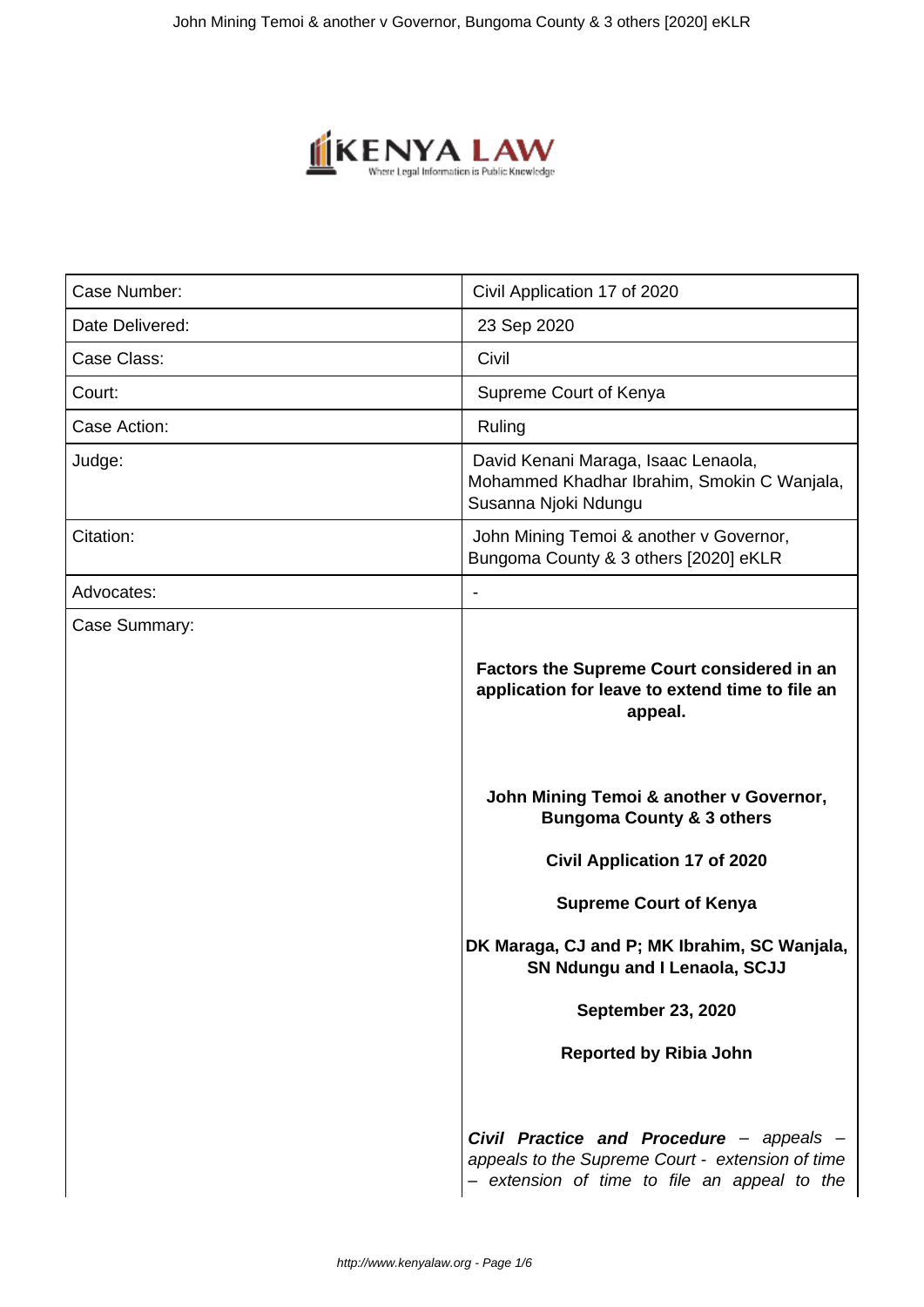Supreme Court – applicable factors - what factors did the Supreme Court consider in determining an application for leave to extend time to file an appeal - Supreme Court Rules, rules 38(2)(a) and 39(2).

## **Brief Facts**

The applicants filed an application for leave to extend time to file an appeal. The applicants contended that the delay was inadvertent and was posed by the adverse effects caused by the Covid 19 pandemic.

The 1<sup>st</sup> respondent opposed the application on grounds that the application lacked merit, that the delay was inexcusably inordinate, and that the right of extension was not a right that the applicants deserved.

### **Issue**

What factors did the Supreme Court consider in determining an application for leave to extend time to file an appeal?

## **Held**

- 1. The Supreme Court had the jurisdiction to consider and allow an application for leave to extend time. An applicant that sought extension of time had to satisfy the principles set out in Nicholas Kiptoo Arap Korir Salat v. Independent Electoral & Boundaries Commission & 7 others, SC (App) No. 16 of 2014, [2014] eKLR.
- 2. The applicants had no reasonable or cogent explanation and did not adduce sufficient reasons for the delay in filing the intended appeal as failure to obtain legal representation was not a sufficient ground for the Supreme Court to exercise its discretion in an application for leave to file an appeal out of time where no evidence was tendered in that regard. And whereas the Covid pandemic initially affected the ability of parties to access the Supreme Court, there was no evidence in the instant case that the applicants were unable to access the Supreme Court or the Court of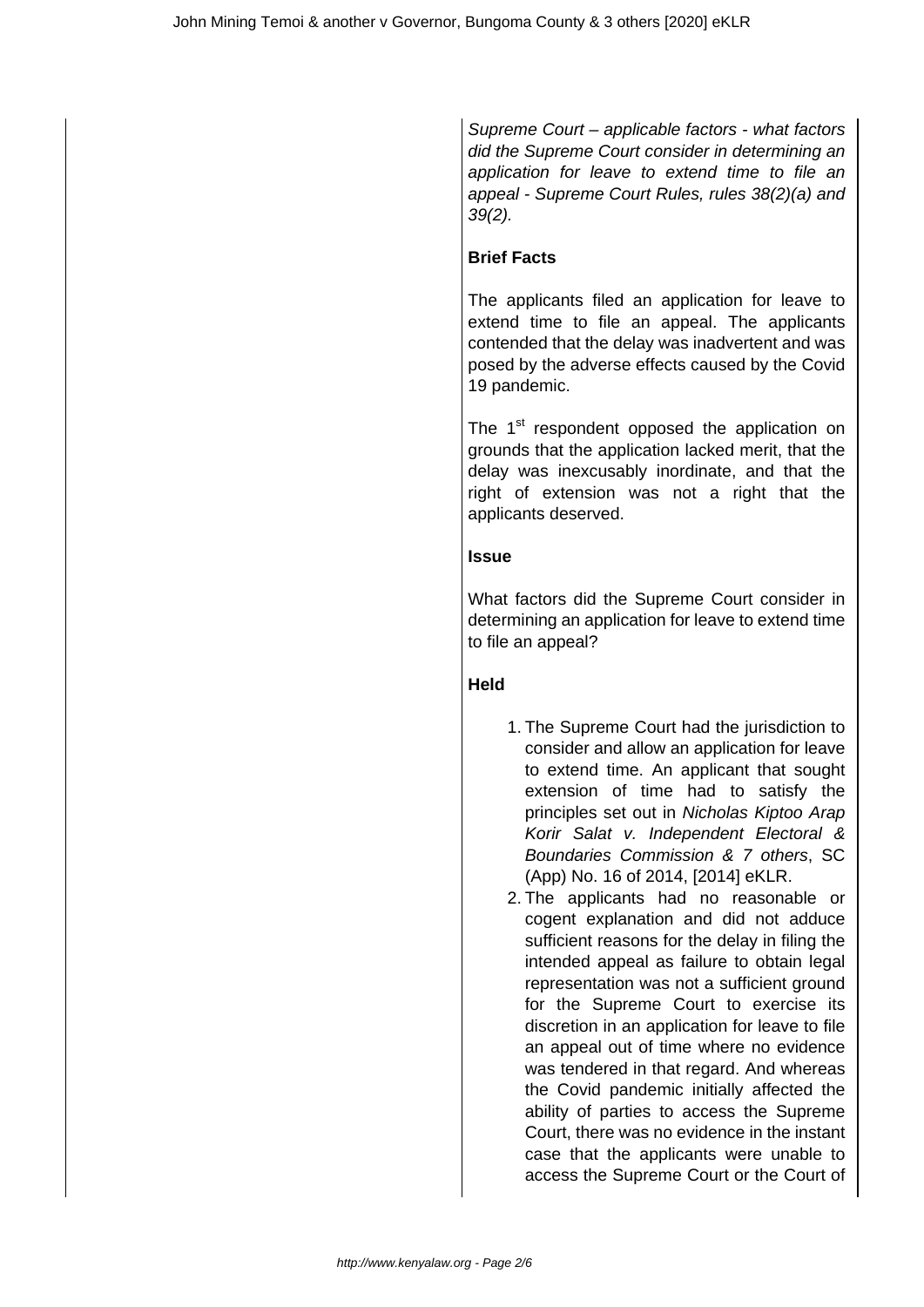|                                     | Appeal in good time to file their appeal.<br>3. The applicants had not annexed to their<br>application their intended petition of appeal<br>or the grounds of appeal which they<br>wished the court to consider in their<br>intended petition of appeal and to allow the<br>proceedings before the Supreme Court to<br>commence in accordance with rules<br>38(2)(a) and 39(2) of the Supreme Court<br>Rules, 2020. The applicants had also not<br>stated<br>what<br>constitutional<br>explicitly<br>provisions they intended to rely upon in the<br>intended appeal.<br>Application dismissed, each party was to bear<br>their own costs. |  |
|-------------------------------------|--------------------------------------------------------------------------------------------------------------------------------------------------------------------------------------------------------------------------------------------------------------------------------------------------------------------------------------------------------------------------------------------------------------------------------------------------------------------------------------------------------------------------------------------------------------------------------------------------------------------------------------------|--|
| <b>Court Division:</b>              | Civil                                                                                                                                                                                                                                                                                                                                                                                                                                                                                                                                                                                                                                      |  |
| <b>History Magistrates:</b>         |                                                                                                                                                                                                                                                                                                                                                                                                                                                                                                                                                                                                                                            |  |
| County:                             | Nairobi                                                                                                                                                                                                                                                                                                                                                                                                                                                                                                                                                                                                                                    |  |
| Docket Number:                      |                                                                                                                                                                                                                                                                                                                                                                                                                                                                                                                                                                                                                                            |  |
| <b>History Docket Number:</b>       | Civil Appeal No. 12 of 2015)                                                                                                                                                                                                                                                                                                                                                                                                                                                                                                                                                                                                               |  |
| Case Outcome:                       | Application dismissed                                                                                                                                                                                                                                                                                                                                                                                                                                                                                                                                                                                                                      |  |
| <b>History County:</b>              | Kisumu                                                                                                                                                                                                                                                                                                                                                                                                                                                                                                                                                                                                                                     |  |
| <b>Representation By Advocates:</b> | $\overline{\phantom{a}}$                                                                                                                                                                                                                                                                                                                                                                                                                                                                                                                                                                                                                   |  |
| Advocates For:                      | $\blacksquare$                                                                                                                                                                                                                                                                                                                                                                                                                                                                                                                                                                                                                             |  |
| <b>Advocates Against:</b>           |                                                                                                                                                                                                                                                                                                                                                                                                                                                                                                                                                                                                                                            |  |
| Sum Awarded:                        |                                                                                                                                                                                                                                                                                                                                                                                                                                                                                                                                                                                                                                            |  |

 The information contained in the above segment is not part of the judicial opinion delivered by the Court. The metadata has been prepared by Kenya Law as a guide in understanding the subject of the judicial opinion. Kenya Law makes no warranties as to the comprehensiveness or accuracy of the information.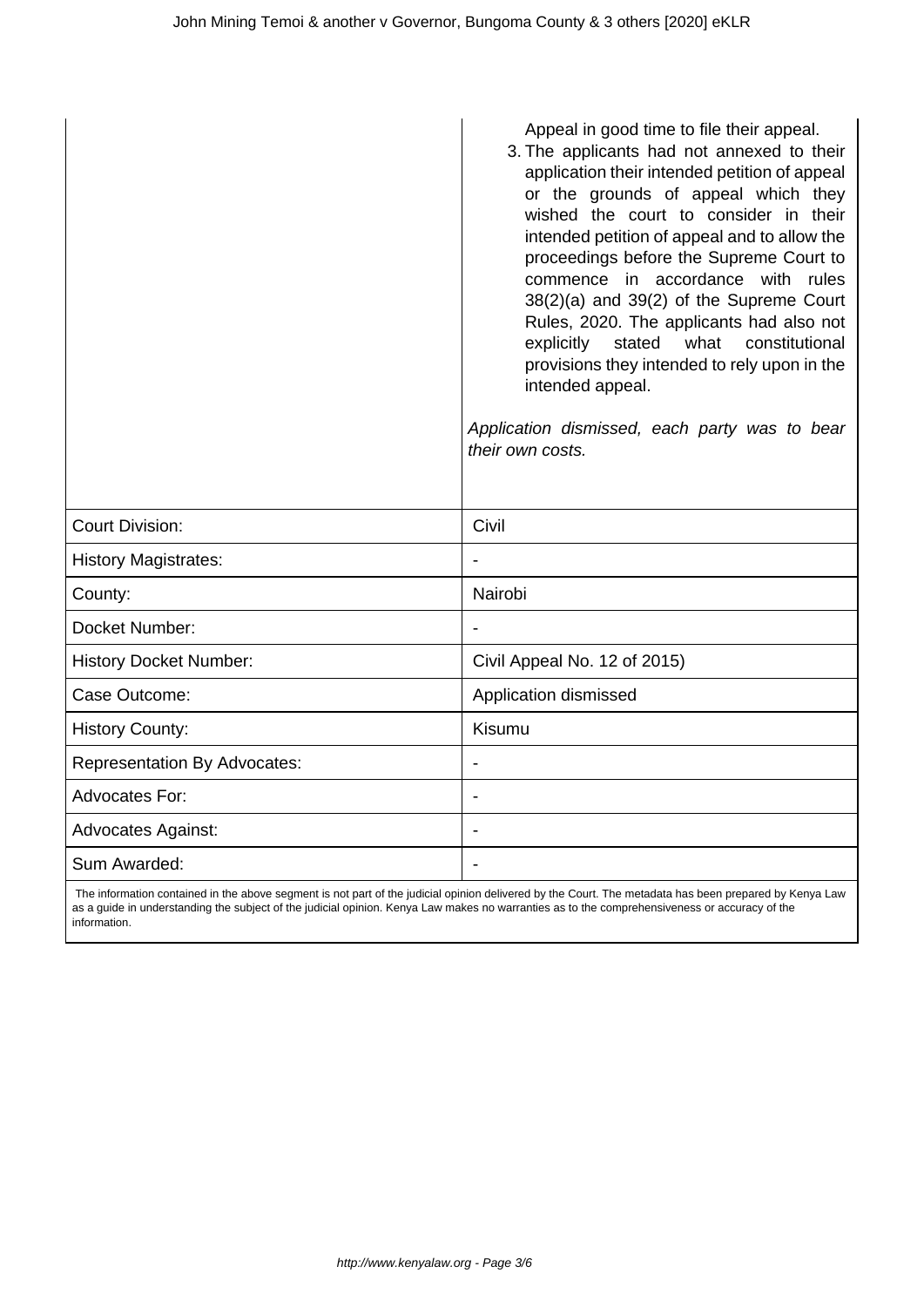#### **REPUBLIC OF KENYA**

#### **IN THE SUPREME COURT OF KENYA**

*(Coram: Maraga CJ & P, Ibrahim, Wanjala, Njoki & Lenaola, SCJJ)*

#### **Civil Application 17 of 2020**

#### **BETWEEN**

| <b>AND</b> |  |
|------------|--|
|            |  |
|            |  |
|            |  |
|            |  |
|            |  |

*(Being an application for extension of time to file an appeal out of time from the Judgment and Decree of the Court of Appeal* 

*at Kisumu (Githinji, Okwengu & Mohammed, JJA) dated 30th December 2019 in Civil Appeal No. 12 of 2015)*

#### **RULING OF THE COURT**

1. **UPON** perusing the Notice of Motion application by the Applicants dated 13th July 2020 and filed on 14th July 2020, which application is brought pursuant to the provisions of Section 3(d) & (e) of the Supreme Court Act, 2011, Rules 3(5), 15(2) and 38(1) of the Supreme Court Rules, 2020 in which the Applicants seek extension of time to file an appeal out time; and

2. **UPON** perusing the supporting affidavit of the 2nd Applicant sworn on 13th July 2020; and

*\_\_\_\_\_\_\_\_\_\_\_\_\_\_\_\_\_\_\_\_\_\_\_\_\_\_\_\_\_\_\_\_\_\_\_\_\_\_\_\_\_\_\_\_\_\_\_\_\_\_\_\_\_\_\_\_\_\_\_\_*

3. **UPON** considering the written submissions by the Applicants dated 13th July 202o and filed on 14th July 2020 wherein the Applicants contend that the delay in filing an appeal to this Court was inadvertent, and was caused by the adverse effects posed by the Covid 19 pandemic, as well as the inability to timeously obtain legal counsel for representation on a *pro bono* basis and certified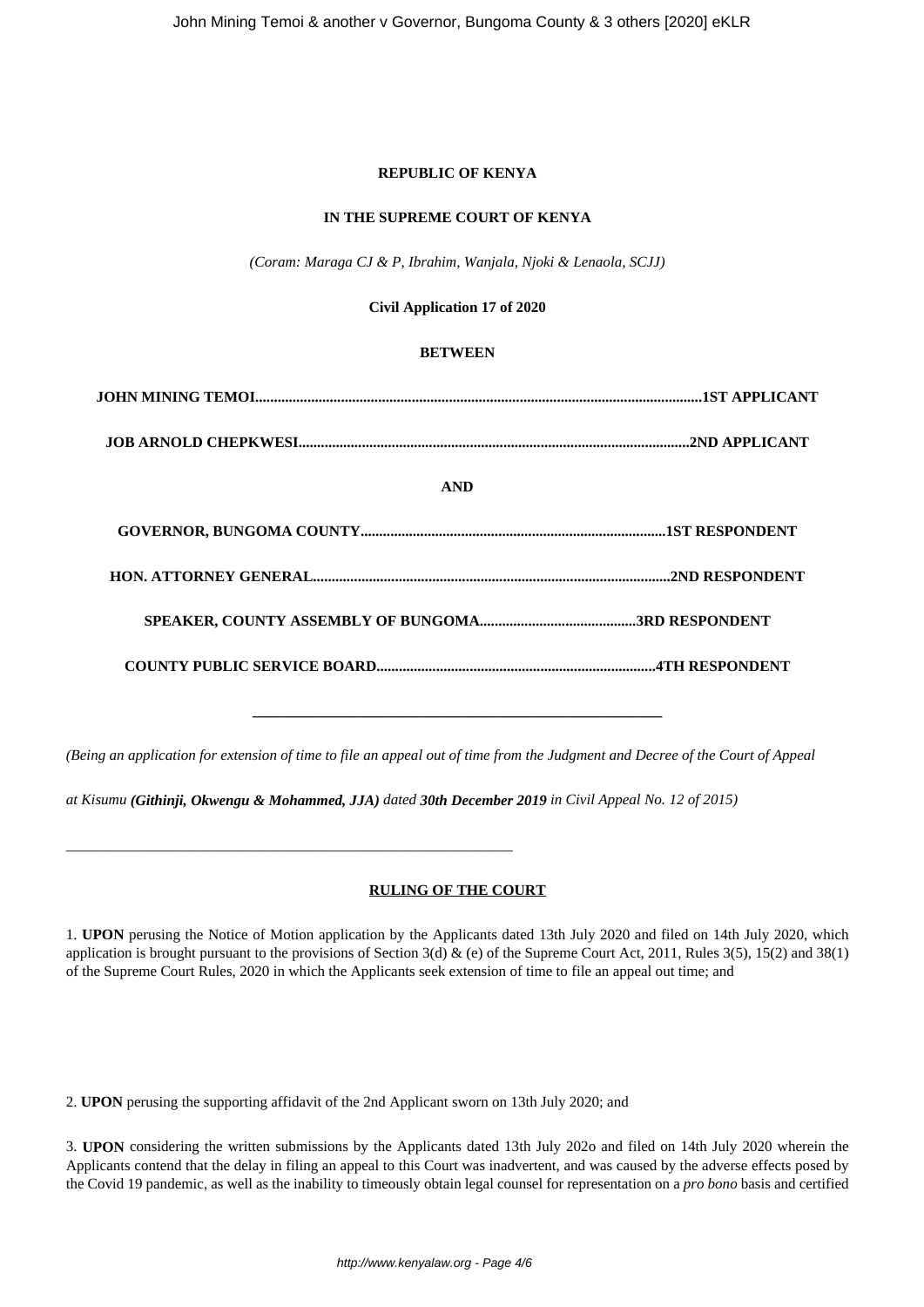copies of types proceedings from the Court of Appeal; and

The 1st Respondent's submissions dated 14th August 2020 wherein it is contended that the application was without merit, that the delay is inexcusably inordinate, and that the right of extension is not a right that the Applicants deserve, in the instance; and

4. **HAVING** considered the application and the submissions filed by the Applicants and the 1st Respondent, by a unanimous decision of this Bench, we find that;

*(a) This Court has the jurisdiction to consider and allow an application for leave to extend time – see Anuar Loitiptip v. Independent Electoral & Boundaries Commission SC Petition (App.) No. 18 of 2018; [2018] eKLR as well as Section 21(3) of the Supreme Court Act and Rule 53 of the Supreme Court Rules, 2012;*

*(b) That an applicant seeking extension of time must satisfy the principles set out in Hamida Yaroi Shek Nuri v. Faith Tumaini Kombe & 2 others SC Petition (App.) No. 38 of 2018; [2019] eKLR, Nicholas Kiptoo Arap Korir Salat v. Independent Electoral & Boundaries Commission & 7 others SC (App) No. 16 of 2014; (2014) eKLR among other authorities on extension of time;*

*(c) We thus find that the Applicants have no reasonable or cogent explanation and did not adduce sufficient reasons for the delay in filing the intended appeal as failure to obtain legal representation is not a sufficient ground for this Court to exercise its discretion in an application for leave to file an appeal out of time where no evidence is tendered in that regard. And whereas the covid pandemic initially affected the ability of parties to access this Court, there is no evidence in the present case that the Applicants were unable to access this Court or the Court of Appeal in good time to file their appeal.*

*(d) Furthermore, the Applicants have not annexed to their application their intended Petition of Appeal or the grounds of appeal which they wish the Court to consider in their intended Petition of Appeal and to allow the proceedings before this Court to commence in accordance with Rules 38(2)(a) and 39(2) of the Supreme Court Rules, 2020 and as determined in Yusuf Gitau Abdallah v. Building Centre (K) Ltd Petition No. 27 of 2014; [2014] eKLR;*

*(e) The Applicants have also not explicitly stated what constitutional provisions they intend to rely upon in bringing the intended Appeal before this Court as was pronounced in Suleiman Mwamlole Warrakah & 2 others v Mwamlole Tchappu Mbwana & 4 others Petition No. 12 of 2018; [2018] eKLR.*

5. In the circumstances, we now make **ORDERS** as follows;

*(a) The Notice of Motion application by the Applicants dated 13th July 2020 and filed on 14th July 2020 is hereby dismissed;*

*(b) Each party shall bear its costs.*

6. Orders accordingly.

**DATED and DELIVERED at NAIROBI this 23rd day of September 2020**

**........................................ ..............................................**